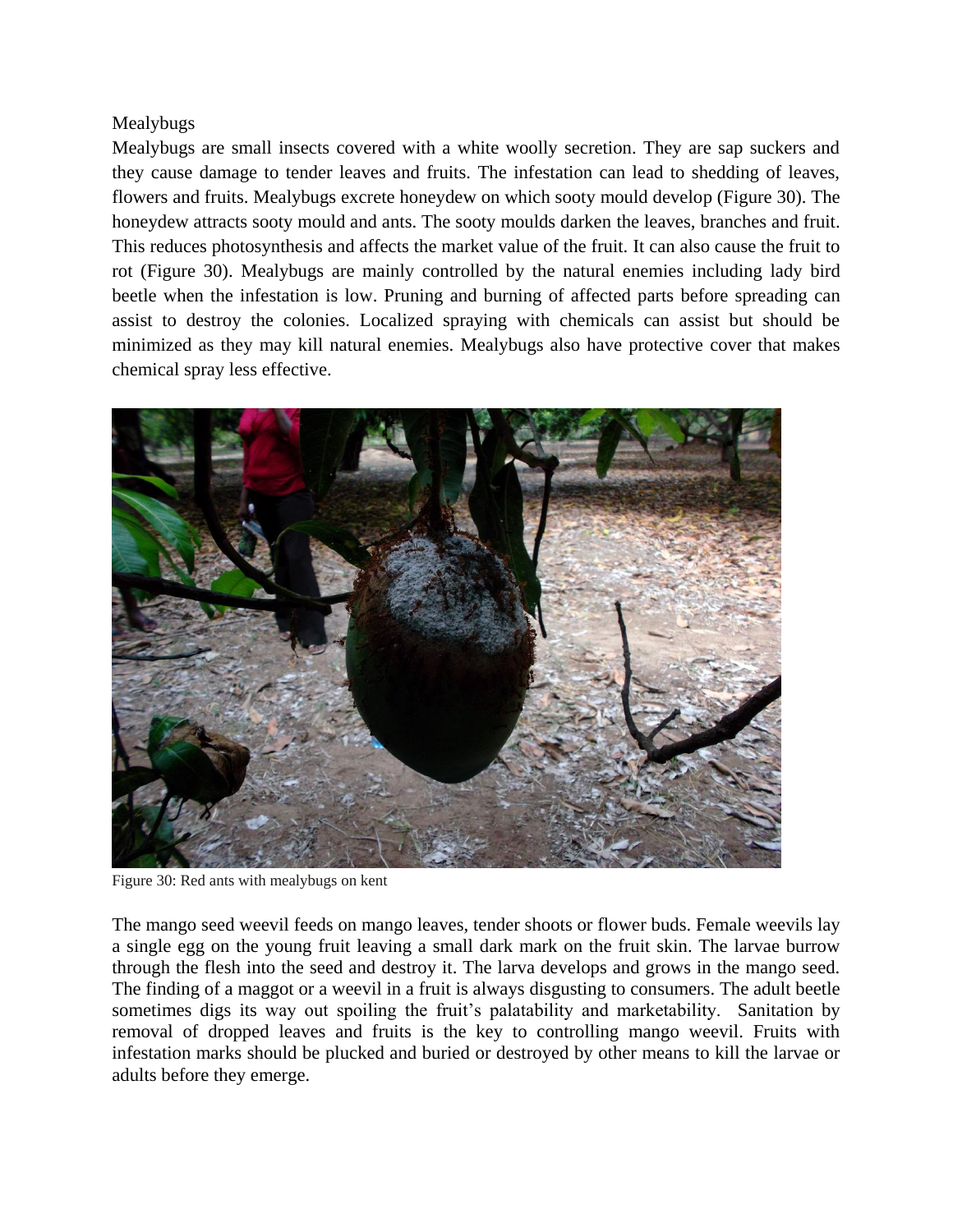The mango gall flies is a small midge about 1 to 2 mm long with long legs and antenna. The flies lay eggs on young leaves. Eggs hatch into maggots that bore into the leaf tissue to feed. Their feeding induces formation of small galls, which look like pimples on the leaves (Figure 31). Mature larvae leave the galls and drop to the soil to pupate, leaving small holes on the leaves. These holes may serve as entrance for fungal infections. The affected Leaves stiffen and may lead to premature leaf drop. The mango galls are basically controlled by natural enemies. Their cover protects them from chemical sprays.



Figure 31: Heavy infestation with gall insect

Scales are small immobile insects and appear dead. They can be black, brown or white and appear to be well protected (Figure 32). The tiny ones move or are helped by red ants to reach other destinations. They suck sap and secrete honeydew which attracts the ants, and strengthen mutualism. Scales may mainly be controlled by natural enemies. At the onset of infestation the affected branches can be pruned and burnt. Widespread presence of ants or chemical sprays can worsen the spread as natural enemies will be killed but not scales.